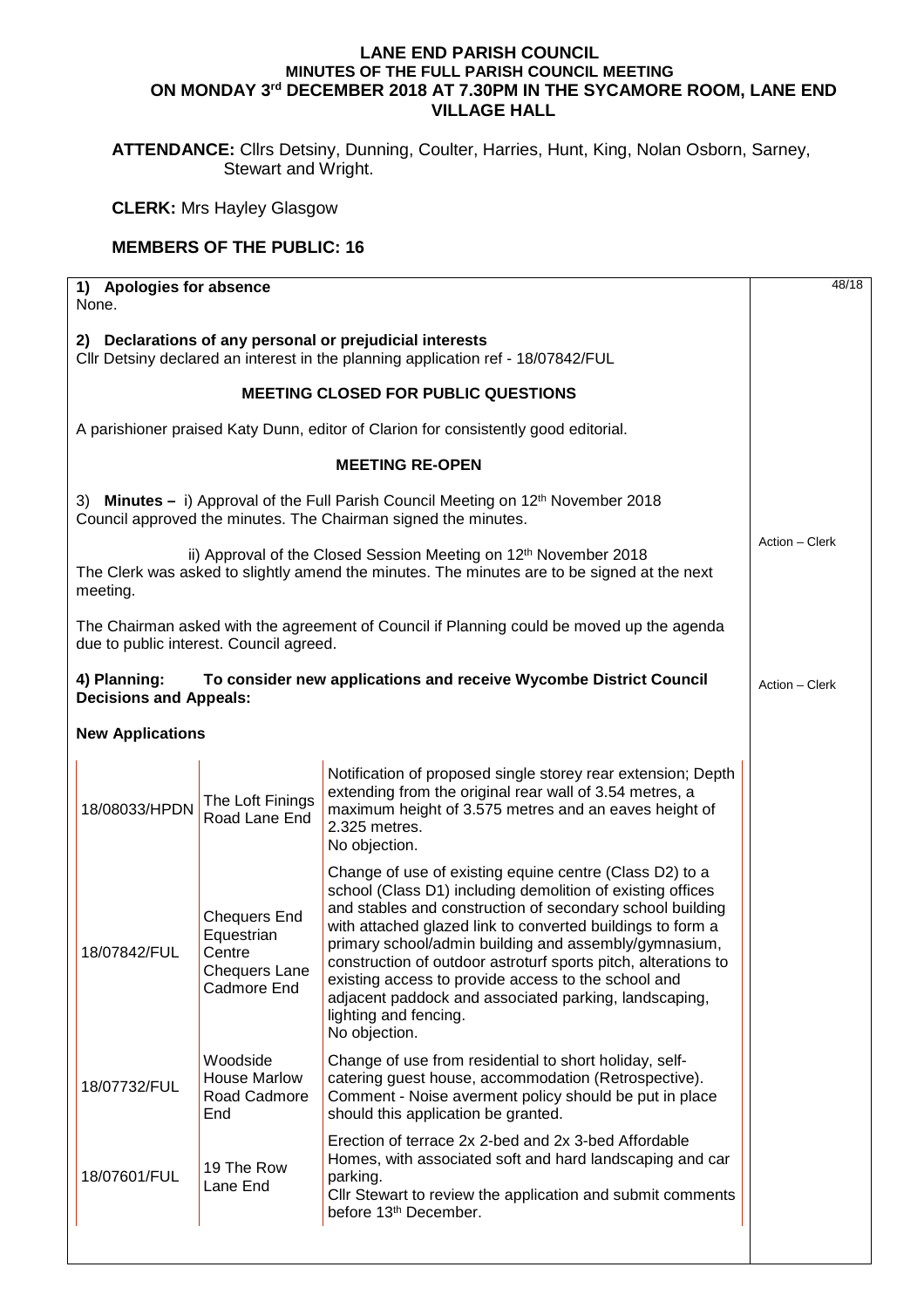| 5) Matters Arising                                                                                                                                                                | 49/18                                   |  |
|-----------------------------------------------------------------------------------------------------------------------------------------------------------------------------------|-----------------------------------------|--|
| Cllr Detsiny reminded Cllrs Harries and Wright that an Allotment Strategy Paper should be<br>submitted by the March 2019 meeting.                                                 |                                         |  |
| Cllr Detsiny is still working on finding out who owns Moor Copse.                                                                                                                 |                                         |  |
| Cllr Detsiny and The Clerk are currently writing a brief regarding the Website.<br>Cllrs Detsiny and King will attend a meeting with BCC regarding the need for a bus route from  |                                         |  |
| Lane End to Marlow                                                                                                                                                                | Action - Clerk /<br><b>Cllr Detsiny</b> |  |
| 6) Finance - i) Approval of the accounts for November 2018                                                                                                                        |                                         |  |
| Council approved the payments.                                                                                                                                                    |                                         |  |
| ii) Proposed draft budget & Precept 2019/20                                                                                                                                       |                                         |  |
| Council noted the draft budget report. Councillors will feed comments back to Cllr Coulter before                                                                                 |                                         |  |
| the next meeting.<br>Council noted they may transfer £15,000 from the current account to the reserve account to ring                                                              |                                         |  |
| fence the street lighting fund.                                                                                                                                                   |                                         |  |
| iii) Donation request from the Twinning Association                                                                                                                               | Action – Clerk                          |  |
| The Twinning Association submitted a donation request of £500. Council approved the donation.                                                                                     |                                         |  |
| Lane End Playing Fields - i) General update<br>7)                                                                                                                                 |                                         |  |
| It was reported that the Treasurer has confirmed he will stand down at the end of March 2019.<br>Graeme Coulter will take over this role in the short term.                       |                                         |  |
| The association are currently reviewing options to replace the beers offered.                                                                                                     |                                         |  |
| ii) Tree works                                                                                                                                                                    | Action - Clerk                          |  |
| Ridgeway Woodlands submitted the following quotations for works at Lane End Playing Fields:                                                                                       |                                         |  |
| Removing the oak tree - £270.00.                                                                                                                                                  |                                         |  |
| To re-top hedge alongside access road / car park from gate to corner by clubhouse to level of                                                                                     |                                         |  |
| previous cuts & trim back from telephone wires - £1,440.00.                                                                                                                       |                                         |  |
| Council approved to both quotations.                                                                                                                                              |                                         |  |
| <b>Green Space Devolution (WDC)</b><br>8)                                                                                                                                         |                                         |  |
| WDC has asked if the Parish Council wish to continue with the devolution agreement until<br>December 2019 for Lammas Way. This consists of maintenance of shrubs, flower beds and |                                         |  |
| other horticultural items inc grass/ hedge cutting, weeding, and Japanese Knotweed Control (if                                                                                    |                                         |  |
| necessary).<br>Council agreed to continue the contract.                                                                                                                           |                                         |  |
|                                                                                                                                                                                   |                                         |  |
| 9) Data received from the speed tubes - Church Road<br>Councillors received the results from the speed survey carried out on Church Road over a period                            |                                         |  |
| of one week. It shows that the average speed is 33 mph. TFB use the 85-percentile speed as a                                                                                      |                                         |  |
| result indicator, this means that if 15 percent or above exceeded the speed it may show an<br>issue.                                                                              |                                         |  |
| The data shows that 26 cars exceeded in the speed limit during the test period.<br>Council asked The Clerk to refer the data to the BCC Road Safety Department and ask them if    |                                         |  |
| there are any traffic calming measurers that can be taken.                                                                                                                        |                                         |  |
| Clerk to chase TFB regarding the '30 for a reason' street signs.<br>Clerk to obtain a price for '30 for a reason' wheelie bin stickers.                                           |                                         |  |
|                                                                                                                                                                                   | Action - Clerk                          |  |
| 10) Clerk's report                                                                                                                                                                |                                         |  |
| I have received a request for a memorial bench on the village green. The bench will be<br>i.<br>purchased and concreted at no cost the Parish Council. The bench is in memory of  |                                         |  |
| William Stone who lived in the village all his life and played for the Lane End cricket and<br>football teams. Council approved this.                                             |                                         |  |
| ii.<br>Planning application comments submitted.                                                                                                                                   |                                         |  |
| AED inspections carried out and on-line forms submitted.<br>iii.                                                                                                                  |                                         |  |
| I have reported several street lights to TFB / SSE that are not working.<br>iv.                                                                                                   |                                         |  |
| I will arrange the skip to be delivered to Sandyfield allotments after Christmas.<br>v.                                                                                           |                                         |  |
| Meakes have replaced the bollards on Ditchfield Common.<br>vi.                                                                                                                    |                                         |  |
|                                                                                                                                                                                   |                                         |  |